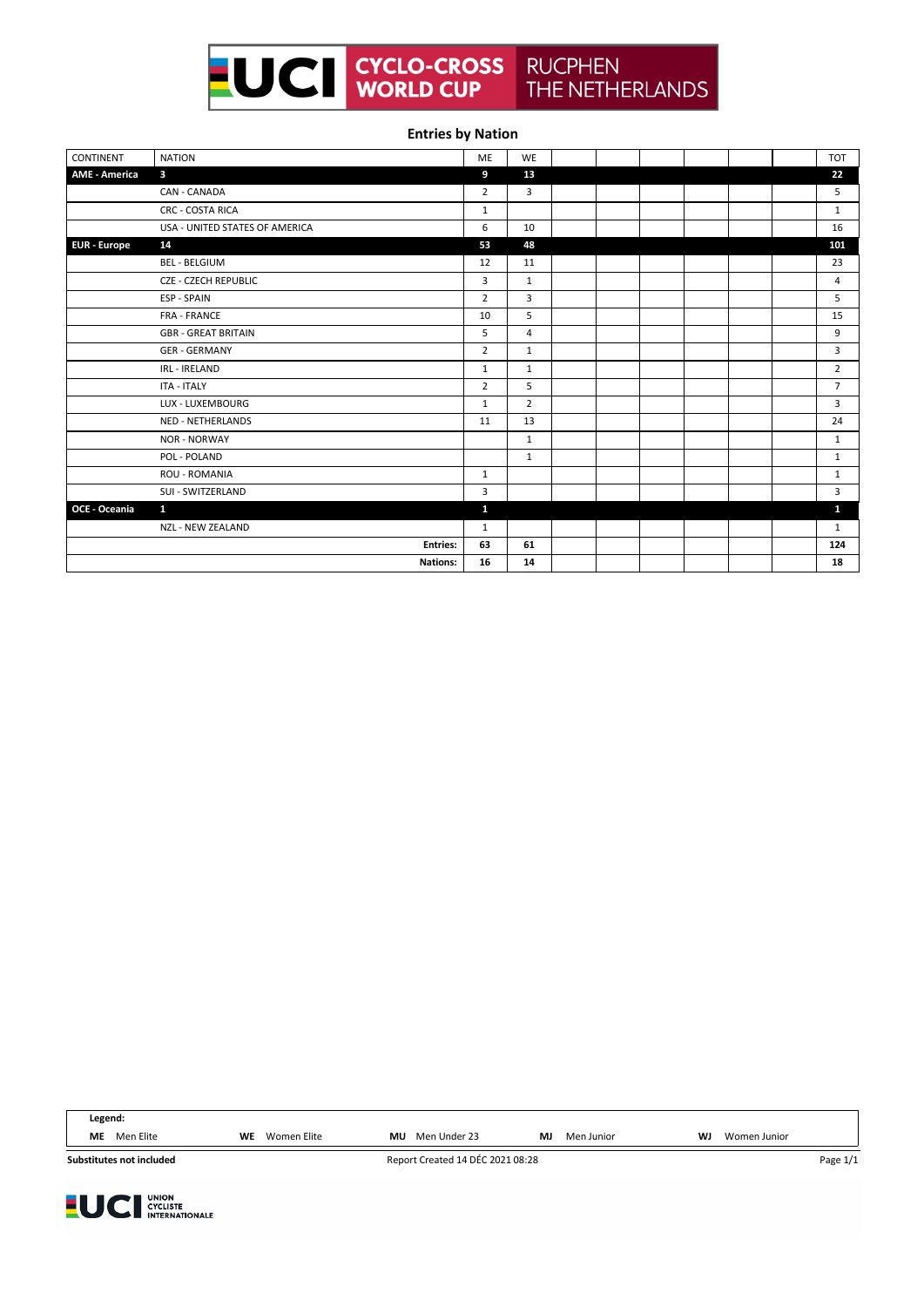## **LUCI** CYCLO-CROSS **RUCPHEN** THE NETHERLANDS

**SAT 18 DEC 2021 WOMEN ELITE**

| Nr<br>1 | Name / UCI ID - Team<br><b>BRAND Lucinda</b>                                      | <b>NAT</b><br><b>NED</b> | YOB<br>1989 | UCI<br>1 | Nr<br>34 | Name / UCI ID - Team<br><b>BERNSTEIN Caitlin</b>                              | <b>NAT</b><br>USA | YOB<br>1989 | UCI<br>43  |
|---------|-----------------------------------------------------------------------------------|--------------------------|-------------|----------|----------|-------------------------------------------------------------------------------|-------------------|-------------|------------|
| 2       | 100 066 056 80 - BALOISE TREK LIONS<br><b>ALVARADO Ceylin del Carmen</b>          | NED                      | 1998        | 15       | 35       | 100 155 056 34<br><b>MEGALE Anna</b>                                          | USA               | 1991        | 48         |
|         | 100 098 573 05 - ALPECIN - FENIX                                                  |                          |             |          |          | 100 659 489 67                                                                |                   |             |            |
| 3       | <b>BETSEMA Denise</b><br>100 076 546 94 - PAUWELS SAUZEN - BINGOAL                | NED                      | 1993        | 2        | 36       | *MUNRO Madigan<br>100 850 423 08 - TREK FACTORY RACING CX                     | USA               | 2002        | 6С         |
| 4       | <b>WORST Annemarie</b><br>100 080 829 12 - 777                                    | <b>NED</b>               | 1995        | 3        | 37       | <b>WERNER Emily</b><br>100 077 307 79                                         | USA               | 1993        | 78         |
| 5       | *PIETERSE Puck<br>100 234 336 65 - ALPECIN - FENIX                                | <b>NED</b>               | 2002        | 4        | 38       | <b>KILLIPS Austin</b><br>101 191 149 70                                       | USA               | 1995        | 135        |
| 6       | *VAN EMPEL Fem<br>100 598 241 26 - PAUWELS SAUZEN - BINGOAL                       | <b>NED</b>               | 2002        | 6        | 39       | <b>GROSS Rebecca</b><br>100 044 690 54                                        | USA               | 1980        | 165        |
| 7       | <b>KASTELIJN Yara</b><br>100 089 901 63 - IKO - CRELAN                            | NED                      | 1997        | 7        | 40       | <b>CLAUZEL Helene</b><br>100 098 768 06 - A.S BIKE CROSSTEAM                  | <b>FRA</b>        | 1998        |            |
| 8       | *VAN ANROOIJ Shirin<br>100 228 375 21 - BALOISE TREK LIONS                        | <b>NED</b>               | 2002        | 11       | 41       | <b>CLAUZEL Perrine</b><br>100 077 031 94 - A.S BIKE CROSSTEAM                 | <b>FRA</b>        | 1994        | 22         |
| 9       | VOS Marianne<br>100 031 144 88 - JUMBO-VISMA WOMEN TEAM                           | NED                      | 1987        | 12       | 42       | *WEINGARTEN Audrey<br>100 235 128 81 - SORIUS                                 | FRA               | 2000        | 148        |
| 10      | <b>VAN DER HEIJDEN Inge</b><br>100 105 928 85 - 777                               | <b>NED</b>               | 1999        | 14       | 43       | *DEVIGNE Camille<br>100 675 174 38                                            | <b>FRA</b>        | 2002        | 187        |
| 11      | <b>VAN ALPHEN Aniek</b><br>100 155 413 03 - 777                                   | NED                      | 1999        | 21       | 44       | *VIDON Amandine<br>100 271 619 03 - VCA ANJOS ASTERION                        | FRA               | 2000        | <b>209</b> |
| 12      | <b>BAKKER Manon</b><br>100 095 216 43 - IKO - CRELAN                              | <b>NED</b>               | 1999        | 23       | 45       | <b>GONZALEZ BLANCO Lucia</b><br>100 059 761 90 - NESTA - MMR CX TEAM          | ESP               | 1990        | 19         |
| 13      | *NOMDEN Isa<br>100 233 686 94                                                     | NED                      | 2003        | 139      | 46       | <b>CUETO VEGA Sara</b><br>100 089 812 71 - UNICAJA BANCO - GIJON              | <b>ESP</b>        | 1994        | 66         |
| 14      | <b>ARZUFFI Alice Maria</b><br>100 078 167 66 - VALCAR - TRAVEL & SERVICE          | <b>ITA</b>               | 1994        | 17       | 47       | *PINTO LARENJO Lydia<br>100 415 950 95 - NESTA - MMR CX TEAM                  | <b>ESP</b>        | 2003        | 99         |
| 15      | <b>LECHNER Eva</b><br>100 032 790 85 - TRINX FACTORY TEAM                         | ITA                      | 1985        | 13       | 48       | *WLODARCZYK Dominika<br>100 545 434 84                                        | POL               | 2001        | 186        |
| 16      | <b>PERSICO Silvia</b><br>100 107 539 47 - VALCAR - TRAVEL & SERVICE               | <b>ITA</b>               | 1997        | 24       | 49       | <b>MELLOR Amira</b><br>100 094 174 68 - TEAM SPECTRA WIGGLE P/B VITUS         | GBR               | 1997        | 41         |
| 17      | *BRAMATI Lucia<br>100 305 395 23 - TRINX FACTORY TEAM                             | <b>ITA</b>               | 2003        | 57       | 50       | KAY Anna<br>100 154 706 72 - STARCASINO CX TEAM                               | GBR               | 1999        | 54         |
| 18      | <b>TEOCCHI Chiara</b><br>100 088 172 80 - TRINITY RACING                          | <b>ITA</b>               | 1996        | 97       | 51       | *CREES Xan<br>100 235 058 11 - TEAM SPECTRA WIGGLE P/B VITUS                  | GBR               | 2000        | 82         |
| 19      | <b>CANT Sanne</b><br>100 032 939 40 - IKO - CRELAN                                | BEL                      | 1990        | 16       | 52       | *MANLEY Abbie<br>100 239 345 30                                               | <b>GBR</b>        | 2001        | 107        |
| 20      | <b>FRANCK Alicia</b><br>100 081 289 84 - PROXIMUS - ALPHAMOTORHOMES - DOLTCINI CT | <b>BEL</b>               | 1994        | 20       | 53       | <b>BRANDAU Elisabeth</b><br>100 029 242 29                                    | GER               | 1985        | 68         |
| 21      | <b>NORBERT RIBEROLLE Marion</b><br>100 262 683 88 - STARCASINO CX TEAM            | BEL                      | 1999        | 25       | 54       | *SCHREIBER Marie<br>100 349 984 89 - TORMANS CYCLO CROSS TEAM                 | LUX               | 2003        | 4C         |
| 22      | <b>VERHOEVEN Suzanne</b><br>100 106 117 80                                        | BEL                      | 1996        | 31       | 55       | *BARTHELS Maite<br>100 844 499 01 - ANDY SCHLECK - CP NVST - IMMO LOSCH       | <b>LUX</b>        | 2001        | 317        |
| 23      | <b>VAN LOY Ellen</b><br>100 070 534 96                                            | BEL                      | 1980        | 36       | 56       | <b>ROCHETTE Maghalie</b><br>100 088 583 06                                    | CAN               | 1993        |            |
| 24      | <b>TRUYEN Marthe</b><br>100 110 267 59 - IKO - CRELAN                             | <b>BEL</b>               | 1999        | 38       | 57       | <b>MCGILL Sidney</b><br>100 102 020 57                                        | CAN               | 1999        | 47         |
| 25      | <b>PEETERS Jinse</b><br>100 111 414 42 - PROXIMUS - ALPHAMOTORHOMES - DOLTCINI CT | BEL                      | 1999        | 44       | 58       | <b>KELLY Siobhan</b><br>100 088 597 20                                        | CAN               | 1996        | 191        |
| 26      | <b>VERDONSCHOT Laura</b><br>100 091 262 66 - PAUWELS SAUZEN - BINGOAL             | <b>BEL</b>               | 1996        | 45       | 59       | STEPANOVA Karla<br>100 081 434 35 - MALOJA PUSHBIKERS MTB                     | CZE               | 1991        | 93         |
| 27      | *CRABBE Kiona<br>100 649 297 60 - PLANTUR-PURA                                    | <b>BEL</b>               | 2001        | 58       | 60       | <b>GEOGHEGAN Michelle</b><br>100 071 356 45 - VELOREVOLUTION WPCYCLES         | IRL               | 1982        |            |
| 28      | <b>DOBBELAERE Jana</b><br>100 106 183 49 - STARCASINO CX TEAM                     | <b>BEL</b>               | 1996        | 127      | 61       | OTTESTAD Mie Bjorndal<br>100 152 655 58 - ANDY SCHLECK - CP NVST - IMMO LOSCH |                   | NOR 1997    | 84         |
| 29      | *DE WILDE Julie<br>100 650 079 66 - IKO - CRELAN                                  | BEL.                     | 2002        | 157      |          |                                                                               |                   |             |            |
| 30      | <b>NUSS Raylyn</b><br>100 663 330 28                                              | <b>USA</b>               | 1991        | 28       |          |                                                                               |                   |             |            |
| 31      | <b>HONSINGER Clara</b><br>100 110 372 67 - CANNONDALE/CYCLOCROSSWORLD             | USA                      | 1997        | 5        |          |                                                                               |                   |             |            |
| 32      | *CLOUSE Katie<br>100 459 726 27 - CANNONDALE/CYCLOCROSSWORLD                      | USA                      | 2001        | 39       |          |                                                                               |                   |             |            |
| 33      | <b>ZAVETA Erica</b><br>100 069 837 78                                             | <b>USA</b>               | 1989        | 42       |          |                                                                               |                   |             |            |

| Start Time 13:40 |                                                                                   |            |      |                |    |                                                                                      |            |      | <b>Entry List</b> |
|------------------|-----------------------------------------------------------------------------------|------------|------|----------------|----|--------------------------------------------------------------------------------------|------------|------|-------------------|
| Nr               | Name / UCI ID - Team                                                              | <b>NAT</b> | YOB  | UCI            | Nr | Name / UCI ID - Team                                                                 | <b>NAT</b> | YOB  | UCI               |
| 1                | <b>BRAND Lucinda</b><br>100 066 056 80 - BALOISE TREK LIONS                       | <b>NED</b> | 1989 | $\mathbf{1}$   | 34 | <b>BERNSTEIN Caitlin</b><br>100 155 056 34                                           | <b>USA</b> | 1989 | 43                |
| $\overline{2}$   | <b>ALVARADO Ceylin del Carmen</b><br>100 098 573 05 - ALPECIN - FENIX             | <b>NED</b> | 1998 | 15             | 35 | <b>MEGALE Anna</b><br>100 659 489 67                                                 | <b>USA</b> | 1991 | 48                |
| з                | <b>BETSEMA Denise</b><br>100 076 546 94 - PAUWELS SAUZEN - BINGOAL                | <b>NED</b> | 1993 | $\overline{2}$ | 36 | *MUNRO Madigan<br>100 850 423 08 - TREK FACTORY RACING CX                            | <b>USA</b> | 2002 | 60                |
| 4                | <b>WORST Annemarie</b><br>100 080 829 12 - 777                                    | <b>NED</b> | 1995 | 3              | 37 | <b>WERNER Emily</b><br>100 077 307 79                                                | USA        | 1993 | 78                |
| 5                | *PIETERSE Puck<br>100 234 336 65 - ALPECIN - FENIX                                | NED        | 2002 | 4              | 38 | <b>KILLIPS Austin</b><br>101 191 149 70                                              | USA        | 1995 | 135               |
| 6                | *VAN EMPEL Fem<br>100 598 241 26 - PAUWELS SAUZEN - BINGOAL                       | <b>NED</b> | 2002 | 6              | 39 | <b>GROSS Rebecca</b><br>100 044 690 54                                               | <b>USA</b> | 1980 | 165               |
| 7                | <b>KASTELIJN Yara</b><br>100 089 901 63 - IKO - CRELAN                            | <b>NED</b> | 1997 | $\overline{7}$ | 40 | <b>CLAUZEL Helene</b><br>100 098 768 06 - A.S BIKE CROSSTEAM                         | <b>FRA</b> | 1998 | 9                 |
| 8                | *VAN ANROOIJ Shirin<br>100 228 375 21 - BALOISE TREK LIONS                        | <b>NED</b> | 2002 | 11             | 41 | <b>CLAUZEL Perrine</b><br>100 077 031 94 - A.S BIKE CROSSTEAM                        | <b>FRA</b> | 1994 | 22                |
| 9                | <b>VOS Marianne</b><br>100 031 144 88 - JUMBO-VISMA WOMEN TEAM                    | <b>NED</b> | 1987 | 12             | 42 | *WEINGARTEN Audrey<br>100 235 128 81 - SORIUS                                        | FRA        | 2000 | 148               |
| 10               | <b>VAN DER HEIJDEN Inge</b><br>100 105 928 85 - 777                               | <b>NED</b> | 1999 | 14             | 43 | *DEVIGNE Camille<br>100 675 174 38                                                   | <b>FRA</b> | 2002 | 187               |
| 11               | <b>VAN ALPHEN Aniek</b><br>100 155 413 03 - 777                                   | NED        | 1999 | 21             | 44 | *VIDON Amandine<br>100 271 619 03 - VCA ANJOS ASTERION                               | <b>FRA</b> | 2000 | 209               |
| 12               | <b>BAKKER Manon</b><br>100 095 216 43 - IKO - CRELAN                              | <b>NED</b> | 1999 | 23             | 45 | <b>GONZALEZ BLANCO Lucia</b><br>100 059 761 90 - NESTA - MMR CX TEAM                 | ESP        | 1990 | 19                |
| 13               | *NOMDEN Isa<br>100 233 686 94                                                     | <b>NED</b> | 2003 | 139            | 46 | <b>CUETO VEGA Sara</b><br>100 089 812 71 - UNICAJA BANCO - GIJON                     | <b>ESP</b> | 1994 | 66                |
| 14               | <b>ARZUFFI Alice Maria</b><br>100 078 167 66 - VALCAR - TRAVEL & SERVICE          | <b>ITA</b> | 1994 | 17             | 47 | *PINTO LARENJO Lydia<br>100 415 950 95 - NESTA - MMR CX TEAM                         | <b>ESP</b> | 2003 | 99                |
| 15               | <b>LECHNER Eva</b><br>100 032 790 85 - TRINX FACTORY TEAM                         | <b>ITA</b> | 1985 | 13             | 48 | *WLODARCZYK Dominika<br>100 545 434 84                                               | <b>POL</b> | 2001 | 186               |
| 16               | <b>PERSICO Silvia</b><br>100 107 539 47 - VALCAR - TRAVEL & SERVICE               | <b>ITA</b> | 1997 | 24             | 49 | <b>MELLOR Amira</b><br>100 094 174 68 - TEAM SPECTRA WIGGLE P/B VITUS                | GBR        | 1997 | 41                |
| 17               | *BRAMATI Lucia<br>100 305 395 23 - TRINX FACTORY TEAM                             | ITA        | 2003 | 57             | 50 | <b>KAY Anna</b><br>100 154 706 72 - STARCASINO CX TEAM                               | GBR        | 1999 | 54                |
| 18               | <b>TEOCCHI Chiara</b><br>100 088 172 80 - TRINITY RACING                          | <b>ITA</b> | 1996 | 97             | 51 | *CREES Xan<br>100 235 058 11 - TEAM SPECTRA WIGGLE P/B VITUS                         | GBR        | 2000 | 82                |
| 19               | <b>CANT Sanne</b><br>100 032 939 40 - IKO - CRELAN                                | BEL        | 1990 | 16             | 52 | *MANLEY Abbie<br>100 239 345 30                                                      | GBR        | 2001 | 107               |
| 20               | <b>FRANCK Alicia</b><br>100 081 289 84 - PROXIMUS - ALPHAMOTORHOMES - DOLTCINI CT | BEL        | 1994 | 20             | 53 | <b>BRANDAU Elisabeth</b><br>100 029 242 29                                           | <b>GER</b> | 1985 | 68                |
| 21               | <b>NORBERT RIBEROLLE Marion</b><br>100 262 683 88 - STARCASINO CX TEAM            | BEL        | 1999 | 25             | 54 | *SCHREIBER Marie<br>100 349 984 89 - TORMANS CYCLO CROSS TEAM                        | <b>LUX</b> | 2003 | 40                |
| 22               | <b>VERHOEVEN Suzanne</b><br>100 106 117 80                                        | <b>BEL</b> | 1996 | 31             | 55 | *BARTHELS Maite<br>100 844 499 01 - ANDY SCHLECK - CP NVST - IMMO LOSCH              | <b>LUX</b> | 2001 | 317               |
| 23               | <b>VAN LOY Ellen</b><br>100 070 534 96                                            | <b>BEL</b> | 1980 | 36             | 56 | <b>ROCHETTE Maghalie</b><br>100 088 583 06                                           | CAN        | 1993 | 8                 |
| 24               | <b>TRUYEN Marthe</b><br>100 110 267 59 - IKO - CRELAN                             | BEL        | 1999 | 38             | 57 | <b>MCGILL Sidney</b><br>100 102 020 57                                               | CAN        | 1999 | 47                |
| 25               | <b>PEETERS Jinse</b><br>100 111 414 42 - PROXIMUS - ALPHAMOTORHOMES - DOLTCINI CT | BEL        | 1999 | 44             | 58 | <b>KELLY Siobhan</b><br>100 088 597 20                                               | <b>CAN</b> | 1996 | 191               |
| 26               | <b>VERDONSCHOT Laura</b><br>100 091 262 66 - PAUWELS SAUZEN - BINGOAL             | BEL        | 1996 | 45             | 59 | STEPANOVA Karla<br>100 081 434 35 - MALOJA PUSHBIKERS MTB                            | CZE        | 1991 | 93                |
| 27               | *CRABBE Kiona<br>100 649 297 60 - PLANTUR-PURA                                    | BEL        | 2001 | 58             | 60 | <b>GEOGHEGAN Michelle</b><br>100 071 356 45 - VELOREVOLUTION WPCYCLES                | <b>IRL</b> | 1982 |                   |
| 28               | <b>DOBBELAERE Jana</b><br>100 106 183 49 - STARCASINO CX TEAM                     | <b>BEL</b> | 1996 | 127            | 61 | <b>OTTESTAD Mie Biorndal</b><br>100 152 655 58 - ANDY SCHLECK - CP NVST - IMMO LOSCH | NOR 1997   |      | 84                |

**Legend:**

**Entries: 61**

**NAT** Nation **YOB** Year of birth **UCI** UCI Ranking **S** Substitute **\*** Under 23

Report Created 14 DÉC 2021 08:29 Page 1/1

**LUCI** UNION